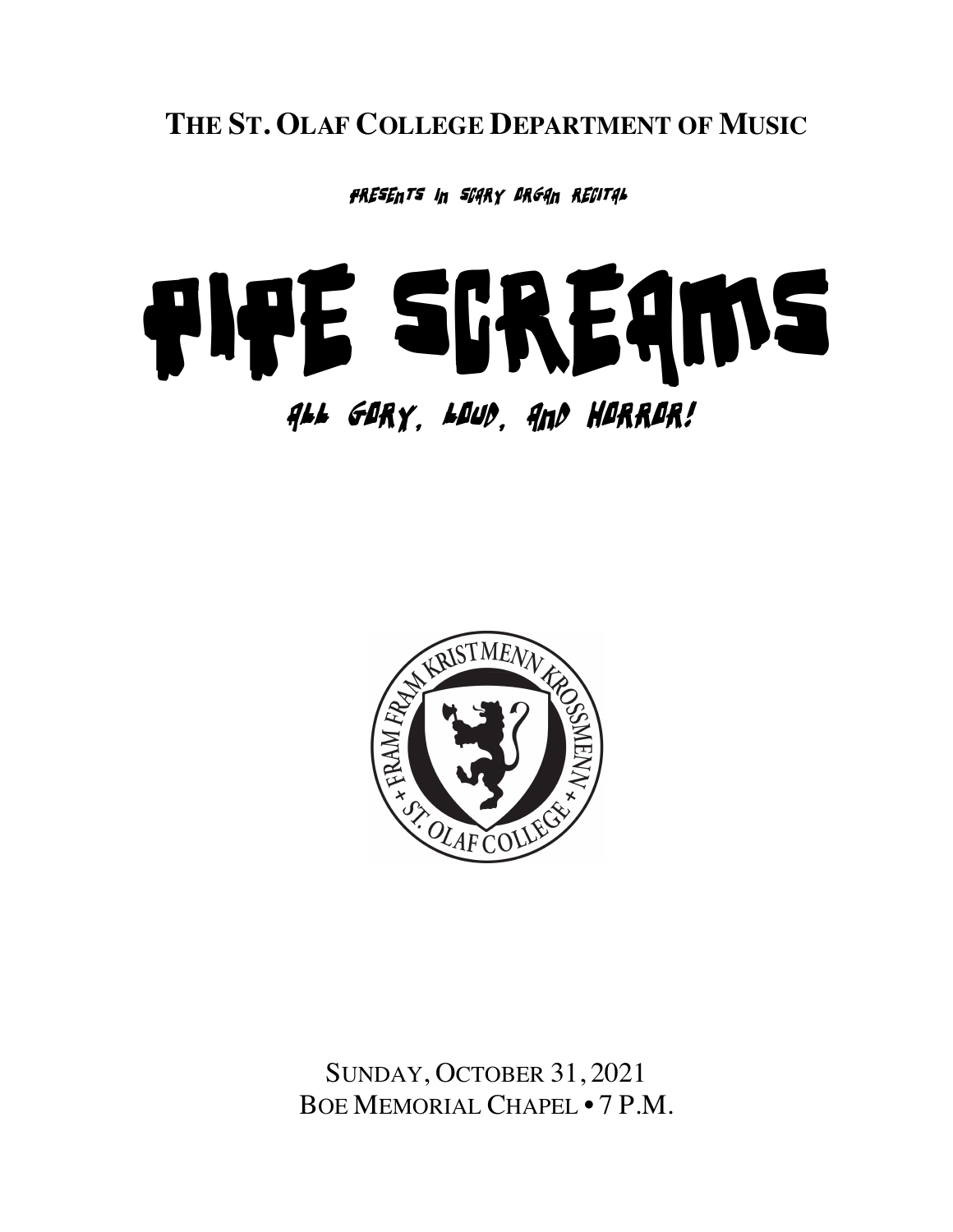|                                                           | <b>PROGRAM</b>                                                             |                                                                                                |
|-----------------------------------------------------------|----------------------------------------------------------------------------|------------------------------------------------------------------------------------------------|
| Toccata in D Minor, BWV 565                               | James Bobb                                                                 | Johann Sebastian Bach (1685-1750)                                                              |
| Symphonie No. 2, Op. 20<br>I. Allegro                     |                                                                            | Louis Vierne (1870-1937)                                                                       |
|                                                           | Katie Gunn '22                                                             |                                                                                                |
|                                                           | Scarol: <b>JOY TO THE WORLD</b> (ALL STAND AND SING) - Caleb Griffiths '23 |                                                                                                |
| Prelude and Fugue in C Minor, BWV 549                     | Parker Barette '24                                                         | Johann Sebastian Bach                                                                          |
| Prelude                                                   | Evan Schlicht '23                                                          | Elsa Berraine (1910-1999)                                                                      |
| Toccata in D Minor (Dorian), BWV 538                      | Aaron Looney '24                                                           | Johann Sebastian Bach                                                                          |
|                                                           |                                                                            | Scarol: WHY REST YE ALL YE GENTLEFOLK (ALL STAND AND SING) - Meggie Snyder '22                 |
| Te Deum                                                   | Abbey Kelley-Lanser '23                                                    | Jean Langlais (1907–1991)                                                                      |
| Variations on Outburst of Spring Triumphant<br>6. Toccata |                                                                            | Mary Beth Bennett (b. 1954)                                                                    |
|                                                           | Oliver Steissberg '23                                                      |                                                                                                |
| Psycho                                                    |                                                                            | Bernard Herrmann (1911-1975)<br>arr. Sarah Palmer                                              |
|                                                           | Lucas Jindra '24                                                           |                                                                                                |
| Danse Macabre                                             | Catherine Rodland and Brian Carson                                         | Camille Saint Saëns (1835-1921)                                                                |
|                                                           | Scarol: <b>SPOOKY NIGHT</b> (ALL STAND AND SING) – Meggie snyder '22       |                                                                                                |
| Erlkönig<br><b>Ride of the Valkyries</b>                  | Sarah Palmer '22                                                           | Franz Schubert $(1797 - 1828)$<br>Richard Wagner (1813-1883)<br>arr. Edwin Lamare/Sarah Palmer |
|                                                           | Unauthorized photography or video and audio recording are prohibited.      |                                                                                                |

Please turn off all electronic devices.